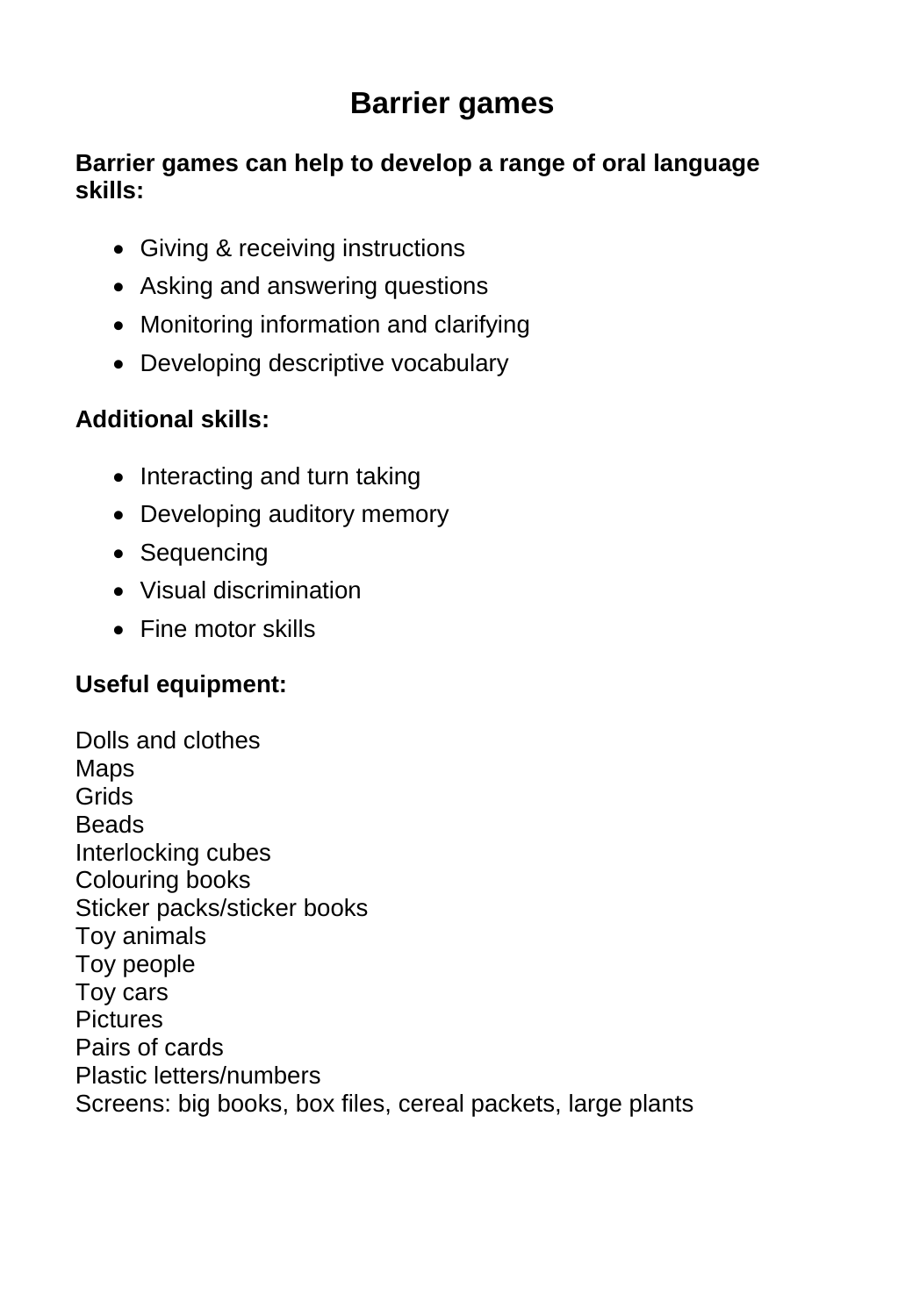## **Basic Guide- lines for each game:**

- Set out materials needed e.g. 2 pots of coloured beads and a screen.
- Introduce the game
- e.g. *"We're going to play a game threading beads. I'm going to tell you which beads to use to make it exactly like mine."*
- Model instructions as you thread the first beads.
- e.g. "First put on one yellow bead and then a red bead."
- When the child has done this successfully put the barrier between you and continue.
- At the end of the game, remove the barrier and check the beads.
- As the child becomes more confident ask him/her to give the instructions
- Include some incomplete instructions so that the child has to ask for clarification.

e.g*."Did you say a green bead?"* 

- As the child becomes more skilled use more detailed pictures or objects or relate the game to a specific topic
- e.g. describing dinosaurs

### **Variations to extend the skills:**

- Ask questions instead of giving instructions
- Limit the number of questions
- Omit key parts of the instruction
- Ban words such as colours